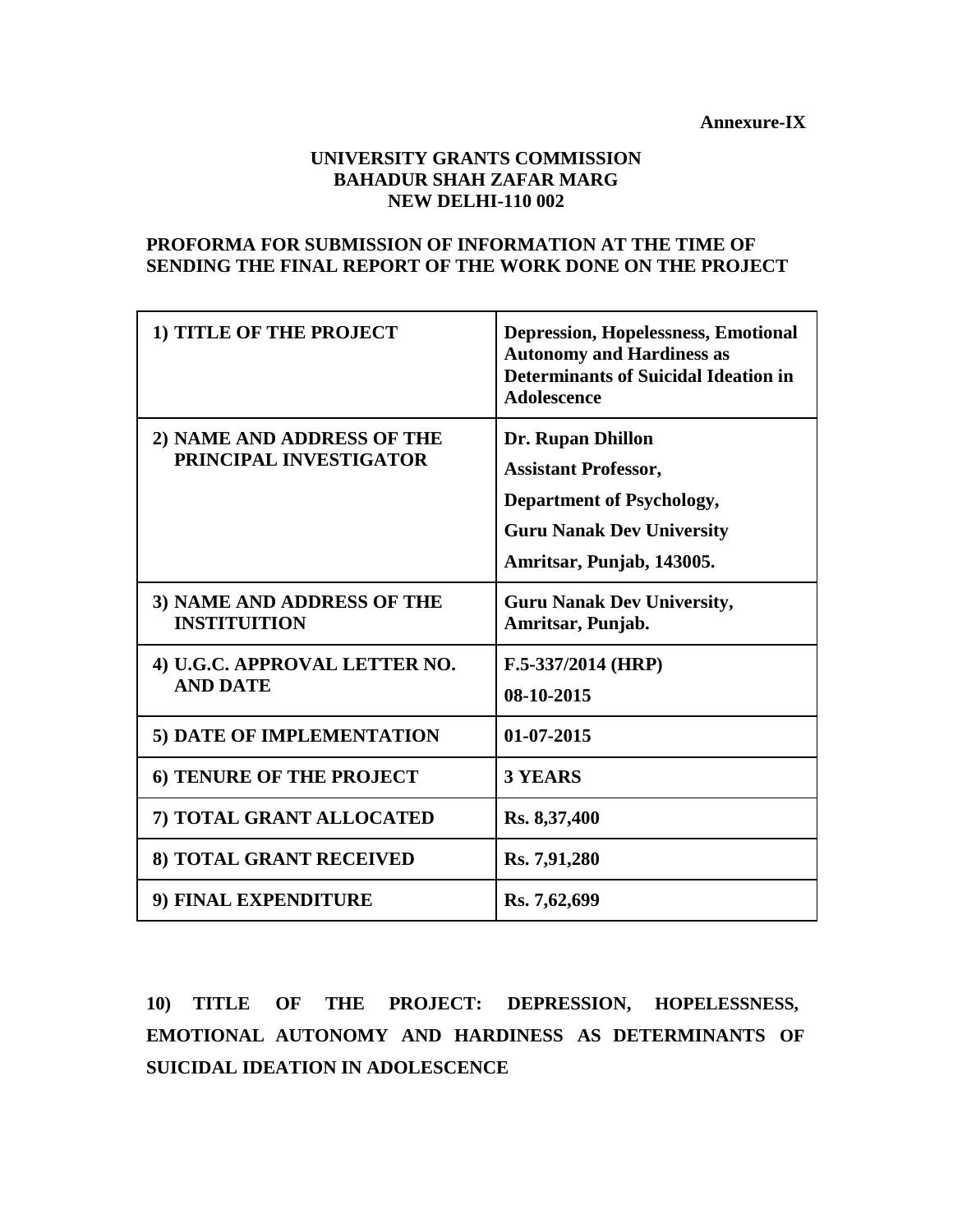**11) OBJECTIVES OF THE PROJECT** This project was undertaken to study the most crucial period of life that is the adolescent period. The current scenario in our society is that adolescents are experiencing lot of stress and strain due to their developmental problems, career issues and academic pressures. The suicidal rates in our country are increasing as well and the most alarming issue is that these rates are increasing manifold for the adolescent period. Hence, it is pertinent to investigate about this issue and find out how depression and hopelessness associate with suicide ideation and increase the thoughts and ideas regarding suicide. Our focus was also going to be on familial relationships and how hardiness acts as a buffer to reduce these ideations. The students from various schools and colleges were taken for the purpose of the study. Approximately 450 students were analyzed to study this important issue.

**12) WHETHER OBJECTIVES WERE ACHIEVED:** YES. The students were taken from various schools and colleges and were administered psychological tools to study their suicidal ideations. They were also administered the psychological tools of depression, hopelessness, hardiness and emotional autonomy. The data was scored and currents trends of adolescents thinking and lifestyle were explained. Overall the results were appealing and were also in line with the hypotheses framed from the existing literature.

**13) ACHIEVEMENTS FROM THE PROJECT:** The project has thrown light on the existing thought patterns of the adolescents. This project has applied significance. The results that we obtained have been discussed with Principals and teachers of a few schools and lectures were also delivered on the issues of this sensitive period. How depression can be reduced and how strong coping strategies are needed in this period were also discussed. This process is ongoing and further counselling sessions will also be kept for students undergoing severe problems.

**14) SUMMARY OF THE FINDINGS:** t-test was used in order to see the gender differences in adolescents on the variables of suicide ideation, depression, hopelessness, hardiness and emotional autonomy. Significant t-ratios were observed on suicide ideation, depression and hopelessness for males and females. Girls scored higher on all three variables, thus showing that females are more likely to develop such negative cognitions as compared to boys during the adolescent stage. Significant differences were found on one dimension of hardiness and males were found to be more hardy as compared to the females.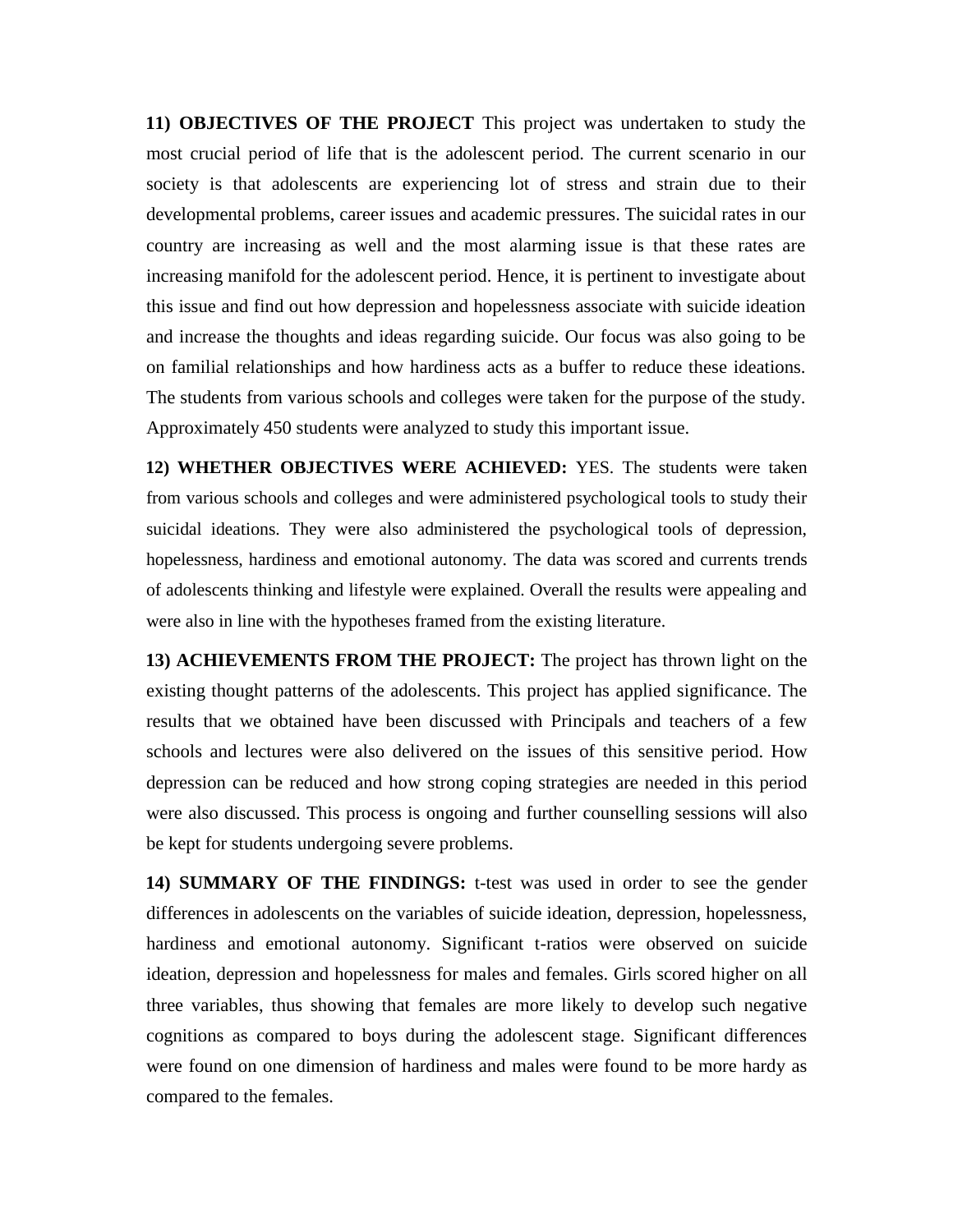In a gestalt view, the so obtained results are indicative of two strong points in the stage of adolescence. First, the predictor variables of depression, hopelessness, emotional autonomy and hardiness are highly correlated with one another and form a single factor in both girls and boys which is so named as Cognitive-Personality Factor. The factor is able to account for higher percentage of variance in both the genders.

Second, the factor so obtained, is a significant predictor of suicide ideation among both the genders. This implies that this one factor (cluster of depression, hopelessness, and emotional autonomy in the cognitive dimension, and hardiness in the personality dimension) is significant and its presence can be used to predict suicidal ideations among adolescents.

### **15) CONTRIBUTIONS TO THE SOCIETY**

This study is of utmost importance in the current scenario where suicide ideations are existing in adolescents on a very large degree. It can be seen from our study that there are similar pattern of relationships between the variables of depression, hopelessness, hardiness and emotional autonomy with suicide ideations in both males and females and hence both the groups can't be overlooked. Counseling is needed to be given both to males and females so that their developmental and academic issues are resolved. Orientation programs should be made compulsory in schools where students are taught coping strategies so that the idea of suicide does not enter their mind. The programs should also be open to the parents where parents and students are involved in communication activities in order to broaden their sharing capacities. Counseling centers are needed to be set up at a large scale level in the cities as well as in schools. The stigma of going for counseling should also be discussed in detail so that the students can actually discuss their problems with the counselors.

The study highlights how depressive tendencies are responsible for creating hopelessness in one's life but if we increase challenge, commitment and control in the lives of these students, they will surely be able to develop resilience and combat these depressive tendencies. Hardiness has to be developed in the adolescents. Role of parents becomes very important here and if parents are supportive and authoritative, the children can develop this personality trait.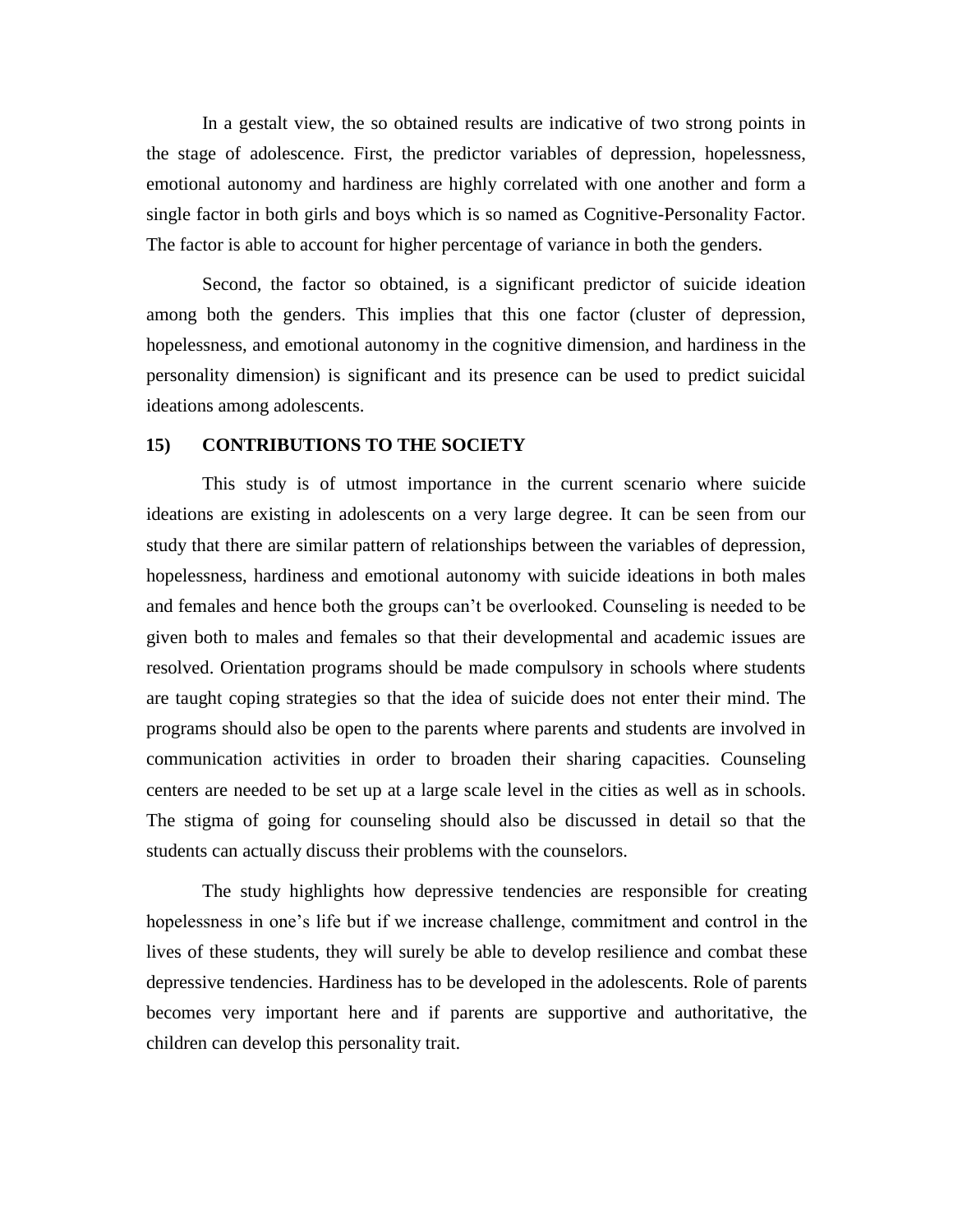Emotional autonomy is an important concept and this study shows that if children are given high autonomy (i.e. detachment) and do not have supportive attachments, they will experience depression and suicide ideations. The students should have the right to make decisions. They should be reliant and self-determined but this self-determination should be in the context of supportive environment. This support can be provided by parents. However, the role of teachers is also crucial during the adolescent years. The teachers too need to identify students and help them resolve their issues.

This study is also helpful for mental health counselors outside school settings and in community settings. The adolescents can be taught to build a healthy lifestyle and rational thinking which can eliminate these ideas from their minds.

# **16) WHETHER ANY PH.D ENROLLED OUT OF THE PROJECT: NO**

### **17) NUMBER OF PUBLICATIONS OUT OF THE PROJECT: 2**

#### **1) PUBLICATIONS MADE FROM THE PROJECT**

- 1) Dhillon, R. and Mehra, N. (2017). Suicide Ideation and Hardiness: A Study amongst Adolescents. *Indian Journal of Psychology and Education,* Vol.7 (2), 44-48.
- 2) Dhillon, R. and Nishtha, M. (2018). Depression, Hopelessness, Emotional Autonomy and Hardiness as predictors of Suicide Ideations in Female Adolescents. *International Journal of Movement Education and Social Science,* Vol. 7 (1), 102-109.

### **2) PAPERS CORRESPONDED : 3**

- 1) Dhillon, R. and Nishtha, M. (2018). Predictors of suicide ideations in adolescents. Indian Journal of Mental Health, July issue
- 2) Dhillon, R. and Nishtha, M. (2018). Hardiness as a moderator in the relationship between emotional autonomy and depression, PJPR PAKISTAN
- **3)** Dhillon, R. and Nishtha, M. (2018). Relationship between suicide ideation, hopelessnes and depression among adolescents. Indian Journal of Psychological Science